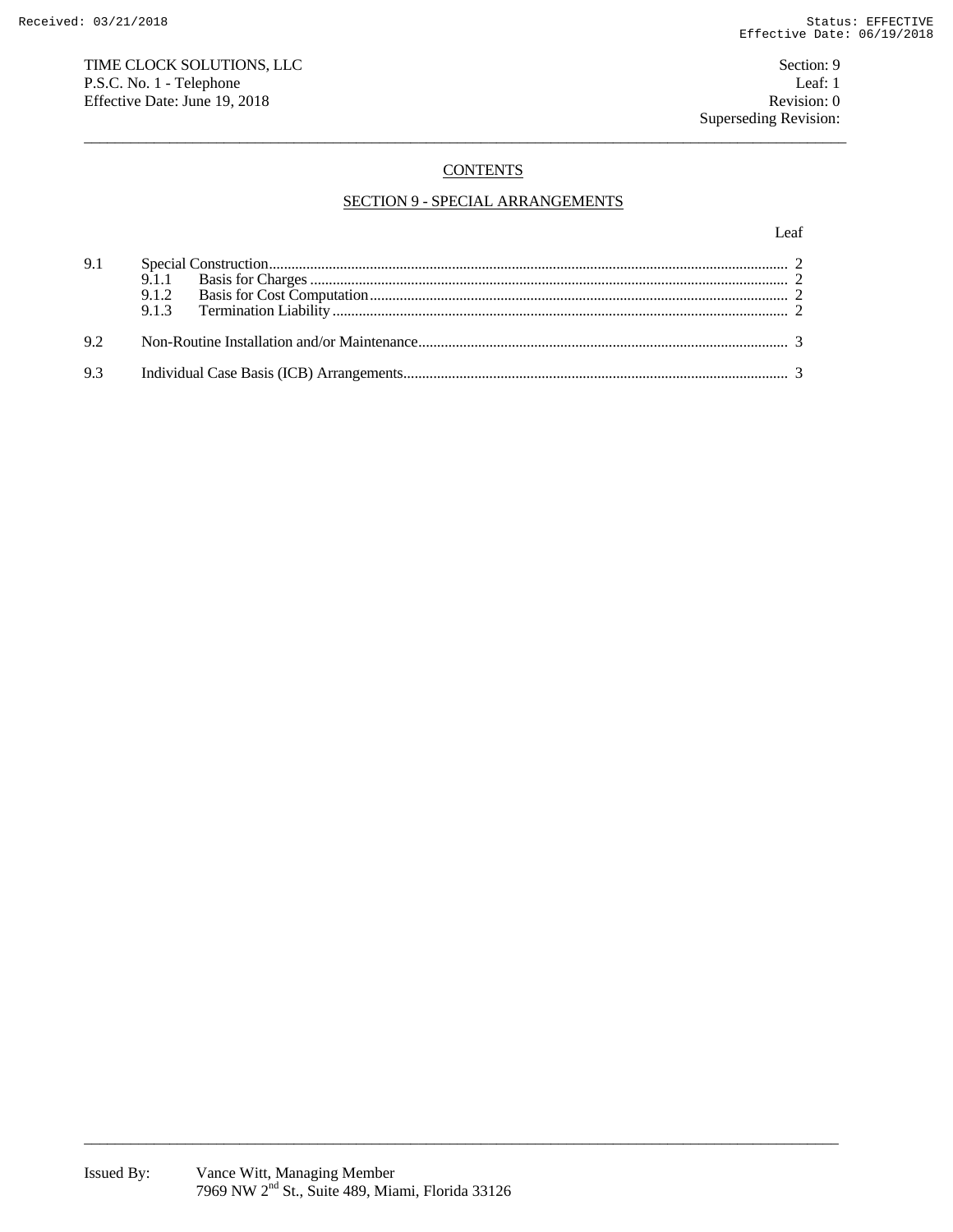## SECTION 9 - SPECIAL ARRANGEMENTS

 $\overline{a}$  , and the state of the state of the state of the state of the state of the state of the state of the state of the state of the state of the state of the state of the state of the state of the state of the state o

### 9.1 SPECIAL CONSTRUCTION

#### 9.1.1 Basis for Charges

 Basis for Charges where the Company furnishes a facility or service for which a rate or charge is not specified in the Company's tariffs, charges will be based on the costs incurred by the Company (including return) and may include:

- a. non-recurring charges;
- b. recurring charges;
- c. termination liabilities; or
- d. combinations of a., b., and c.

## 9.1.2 Basis for Cost Computation

 The costs referred to in 9.1.1 preceding may include one or more of the following items to the extent they are applicable:

- a. Costs to install the facilities to be provided including estimated costs for the rearrangements of existing facilities. These costs include:
	- 1. equipment and materials provided or used;<br>2. engineering, labor, and supervision;
	- 2. engineering, labor, and supervision;<br>3. transportation; and
	- transportation; and
	- 4. rights of way and/or any required easements.
- b. Cost of maintenance.
- c. Depreciation on the estimated cost installed of any facilities provided, based on the anticipated useful service life of the facilities with an appropriate allowance for the estimated net salvage.
- d. Administration, taxes, and uncollectible revenue on the basis of reasonable average cost for these items.
- e. License preparation, processing, and related fees.
- f. Tariff preparation, processing and related fees.
- g. Any other identifiable costs related to the facilities provided; or
- An amount for return and contingencies.
- 9.1.3 Termination Liability

 To the extent that there is no other requirement for use by the Company, a termination liability may apply for facilities specially constructed at the request of a customer.

- 9.1.3.1 The period on which the termination liability is based is the estimated service life of the facilities provided.
- 9.1.3.2 The amount of the maximum termination liability is equal to the estimated amounts (including return) for:
	- a. Costs to install the facilities to be provided including estimated costs for the rearrangements of existing facilities. These costs include:
		- 1. equipment and materials provided or used;<br>2. engineering, labor, and supervision:
		- 2. engineering, labor, and supervision;<br>3. transportation: and
		- transportation; and
		- 4. rights of way and/or any required easements;
	- b. license preparation, processing, and related fees;
	- c. tariff preparation, processing and related fees;

\_\_\_\_\_\_\_\_\_\_\_\_\_\_\_\_\_\_\_\_\_\_\_\_\_\_\_\_\_\_\_\_\_\_\_\_\_\_\_\_\_\_\_\_\_\_\_\_\_\_\_\_\_\_\_\_\_\_\_\_\_\_\_\_\_\_\_\_\_\_\_\_\_\_\_\_\_\_\_\_\_\_\_\_\_\_\_\_\_\_\_\_\_\_\_\_\_

- d. cost of removal and restoration, where appropriate; and
- e. any other identifiable costs related to the specially constructed or rearranged facilities.